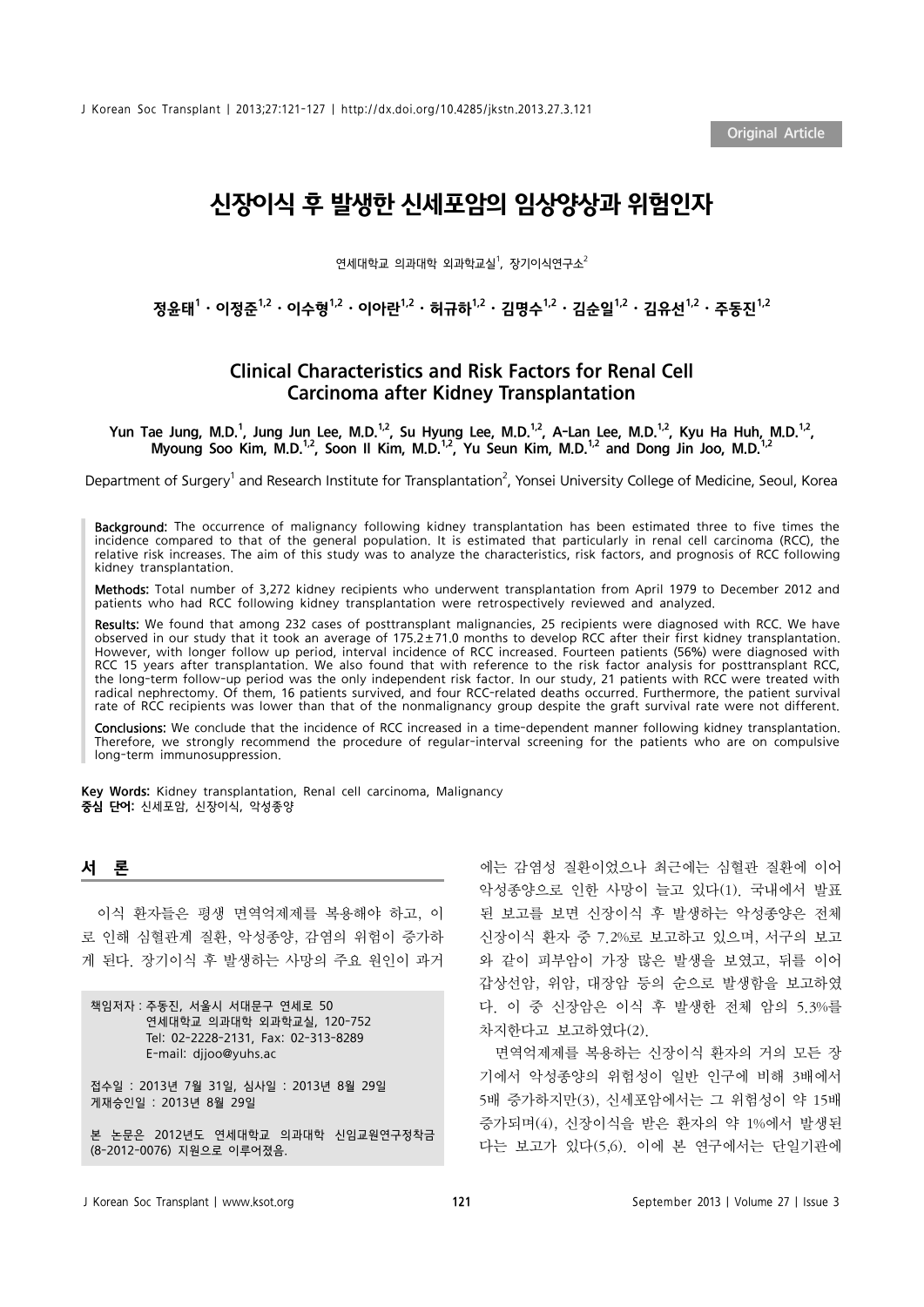서 발생한 신장이식 후 신세포암 환자의 임상적 특징을 확인하고 신장이식 후 발생하는 신세포암의 위험인자를 분석하고 그 예후에 대하여 알아보고자 한다.

## 대상 및 방법

#### 1) 대상 환자

1979년 4월부터 2012년 12월까지 연세대학교 의과대학 세브란스병원 장기이식센터에서 신장이식을 시행 받은 총 3,272명을 대상으로 후향적 방법으로 신세포암의 발 생 여부를 조사하였다. 신세포암의 진단은 생검을 통해 조직학적으로 진단된 경우로만 정의하였고, 신세포암이 발생한 환자에 대해서는 신장이식 시기, 신세포암 발병 시기와 특징, 신세포암의 치료 방법 및 병리소견, 환자의 생존 유무 등에 대하여 조사하였다. 총 3,272명의 환자 중, 신세포암 이외의 암이 발생한 환자 207명과, 이식 전 암 발생력이 있는 환자 8명을 제외하여, 3,057명의 환자 에서 시행된 3,240건의 신장이식을 대상으로 하였다.

#### 2) 면역억제요법

대상 환자들의 면역억제요법은 1984년 이전에는 아자 시오프린(azathioprine)과 부신피질호르몬(prednisolone)을 주로 사용하였으며, 이후에는 사이클로스포린(cyclosporine A)과 부신피질호르몬으로 이중 요법 혹은 아자시오프 린이나 mycophenolic acid를 추가한 삼중 요법을 사용하 였다. 1998년부터는 타크로리무스(tacrolimus)가 도입되어 사용되었고, 1999년부터는 부분적으로 인터루킨-2 수용체 차단제(interleukin-2 receptor blocker)인 다클리주맙(daclizumab)이나 바실릭시맙(basiliximab)을 면역유도요법으로 사용하였다. 이식 후 면역억제제는 사이클로스포린의 경 우 혈중 농도 150∼200 ng/mL에 맞추어 조절하였으며, 타크로리무스의 경우 5∼10 ng/mL에 맞추어 조절하였다.

급성거부반응 치료로는 스테로이드 강타요법을 기본적 으로 시행하였으며, 이에 반응하지 않는 경우 항 림프구 항체(antilymphocyte antibody), OKT3 혹은 antithymocyte antibody를 사용하였다. 환자 사망, 이식신의 제거 및 투석으로의 전환 등을 이식신 소실로 간주하였다.

#### 3) 통계

모든 통계수치는 평균값±표준편차 혹은 빈도수로 표 기하였다. 비교군 간의 평균비교는 Student t-test로, 빈도 비교는 chi-square test로 검증하였다. 신세포암 발생의 위험인자 분석을 위해서 로지스틱 회귀분석을 시행하였 다. 모든 통계치 비교는 유의수준 0.05 이하인 경우 유의

한 것으로 판정하였다.

### 결 과

#### 1) 신세포암의 발생 환자들의 임상 양상

총 3,272명의 환자 중 악성종양이 발생한 환자는 232 명(7.09%)이었고, 그 중 신세포암이 발생한 환자는 25명 (0.76%)이었다. 신장이식 후 평균 추적 검사 기간은 118.5± 86.3개월이었다. 신세포암이 발생한 환자 중 남자는 19 명이었고, 여자는 6명이었다. 7명은 신장이식을 두 번 받 은 환자였고, 이 중 2명은 첫 번째 신장이식 후 신세포암 이 발생하였으나 신세포암 치료 후 재이식을 받은 경우 였다. 신세포암 발생 환자들의 신장이식 당시 평균 연령 은 40.5±10.0세였고, 신세포암 발생 당시 평균 연령은 58.4±10.8세였다. 신장이식 후 신세포암 발생까지의 기 간의 평균은 175.2±71.0개월(범위; 20∼269)이었다.

공여자와 수여자의 관계는 25예 중 11예(44%)는 혈연 간 생체 공여자, 다른 11예(44%)는 비혈연 생체 공여자, 나머지 3예(12%)는 뇌사 공여자였다. 신세포암의 병리학 적 소견은 clear cell type이 9예(36%), papillary type이 6예(24%), conventional type과 cystic type은 각 2예 (8%), chromophobe type과 sarcomatoid type은 각 1예 (4%), 그리고 기타가 4예(16%)였다. 25명 중 5명은 첫 번째 신장이식 후 이식신의 기능이 소실된 상태에서 신 세포암으로 진단이 되었고, 1명은 발견 당시 척추에 전이 가 된 형태로 발견이 되었다. 신세포암 발생 부위는 원래 자기 신장에서 발생한 경우가 23예(92%)였고, 2예에서는 이식받은 신장에서 발생하였다. 원래 자기 신장에서 발 생한 경우 우측 신장이 12예, 좌측 신장이 11예 있었다 (Table 1).

#### 2) 신세포암 발생 빈도

첫 번째 신장이식 후 신세포암의 발생까지의 기간은 20개월에서 269개월까지로 넓게 분포하여 나타났으나 기 간별로 발생률(interval incidence)을 구분하여 보면 이식 이후 시간이 경과할수록 그 발생률은 증가하는 양상으로 나타났으며 25명의 신세포암 환자 중 6명(24.0%)은 이식 후 15년이 경과한 시점에서 신세포암이 진단되었다. 이 식 후 20년이 경과한 환자들에서는 신세포암의 발생률이 1.57%로 크게 증가하였다. 뿐만 아니라, 이들 신세포암 환자들의 투석시작 시점에서부터의 기간으로 보았을 때 도, 시간이 경과함에 따라 기간별 발생률은 증가하는 양 상을 보였으며, 투석 시작 후 20년 이상 경과된 환자에서 1.63%의 발생률을 보였다(Fig. 1). 즉, 신장이식 후 시간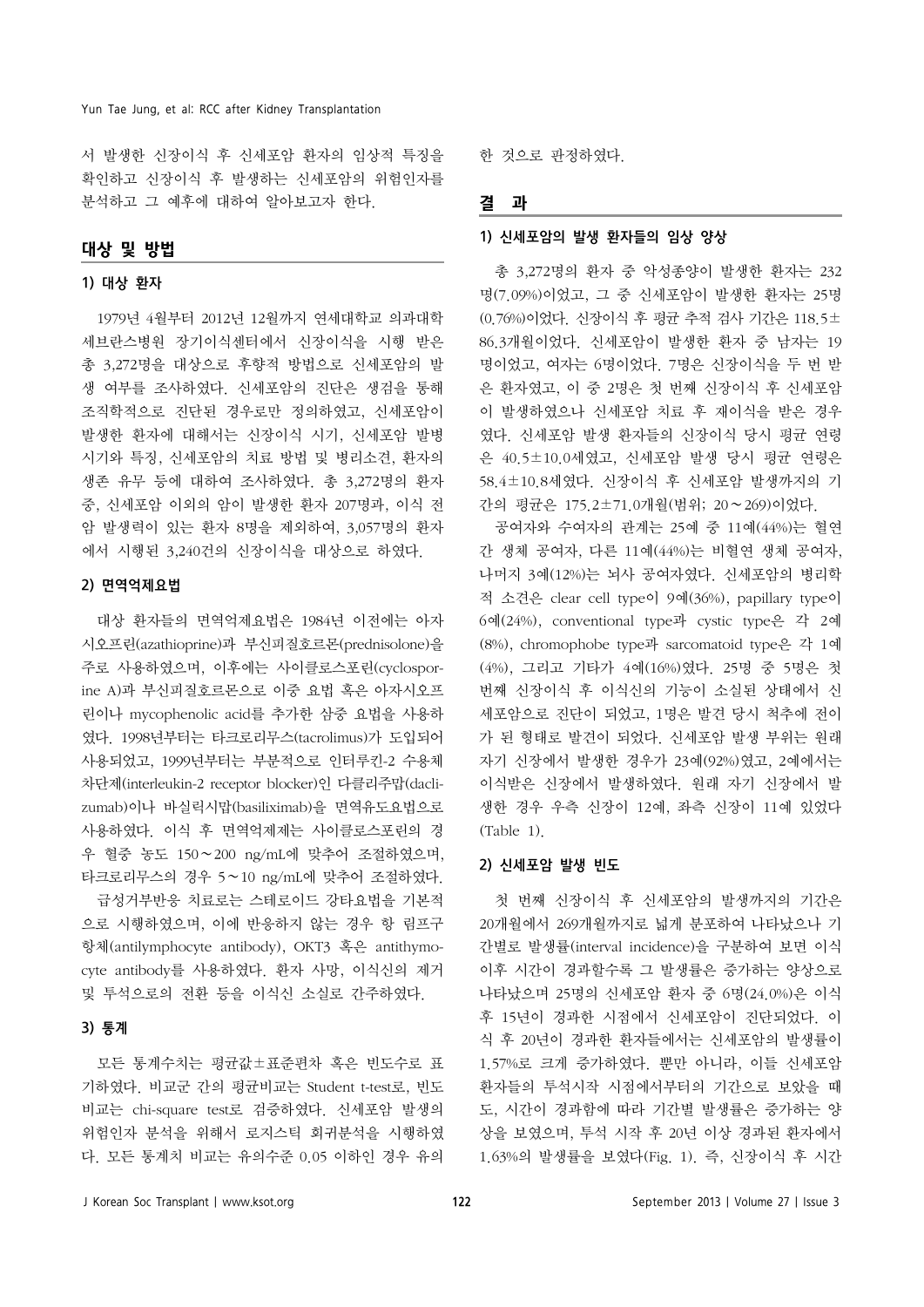| Characteristic                     | Value                            |  |  |  |
|------------------------------------|----------------------------------|--|--|--|
| Age at transplantation (yr)        | $40.5 \pm 10.0$                  |  |  |  |
| Sex (male: female)                 | 19:6                             |  |  |  |
| Donor age (yr)                     | $37.6 \pm 11.6$                  |  |  |  |
| Donor sex (male: female)           | 14:11                            |  |  |  |
| Recipient-donor relation           | LRD $(11)/LURD (11)/$            |  |  |  |
|                                    | Deceased (3)                     |  |  |  |
| Age at diagnosis of RCC (yr)       | $58.4 \pm 10.8$                  |  |  |  |
| Mean interval between 1st          | $175.2 \pm 71.0$ $(20 \sim 269)$ |  |  |  |
| transplantation and RCC (mo)       |                                  |  |  |  |
| 2nd graft                          | $7^{\mathrm{a}}$                 |  |  |  |
| RCC site (right: left: transplant) | 12:11:2                          |  |  |  |
| RCC pathology                      |                                  |  |  |  |
| Clear cell type                    | 9                                |  |  |  |
| Convention type                    | $\overline{2}$                   |  |  |  |
| Cystic                             | $\overline{2}$                   |  |  |  |
| Papillary                          | 6                                |  |  |  |
| Chromophobe type                   | 1                                |  |  |  |
| Sarcomatoid                        | 1                                |  |  |  |
| Others                             | 4                                |  |  |  |
| Mean survival after RCC            | $38.8 \pm 31.2$                  |  |  |  |
| treatment (mo)                     |                                  |  |  |  |

Table 1. Clinical manifestations of posttransplant renal cell carcinoma patients

Data are presented as mean±SD, value, or range.

Abbreviations: LRD, living related donor; LURD, living unrelated donor; RCC, renal cell carcinoma.

<sup>a</sup> Among the seven patients, two patients underwent second kidney transplantation after RCC treatment.

이 경과할수록 이식신의 기능이 유지되는 전체 환자의 수는 감소하는 반면 신세포암 발생 환자는 증가하는 양 상으로 보인다(Fig. 2).

#### 3) 신장이식 후 신세포암 발생의 위험인자

신장이식 후 신세포암 발생의 위험인자를 분석하기 위 하여 이식 후 악성종양 발생이 없었던 경우 3,215예와 신 세포암 발생한 25예의 신장이식을 비교하였다. 두 군 간 에 이식 당시 수혜자, 기증자의 연령, 성별 및 관계, 이식 당시 원래 본인 신장의 다낭성신증 여부, 투석의 종류와 기간에는 차이를 보이지 않았다. 면역학적 요인 중에 이 식 후 1년 이내 급성거부반응의 발생 여부는 두 간에 차 이를 보이지 않았으나, 인간조직적합항원(human leukocyte antigen)의 불일치 정도, 이식 후 추적관찰 기간에서는 통계적으로 유의한 차이를 보였다(P=0.032, P<0.001). 면역억제제의 종류와 대사길항제 사용 여부는 통계적 유 의성에 접근하였다(P=0.059, P=0.069). 악성종양이 없었 던 군에서는 사이클로스포린의 사용이 69.2%이었던데 반 해 신세포암 발생 군에서는 88.0%로 더 많은 환자에서

사이클로스포린을 사용하였다. 대사길항제의 사용은 악 성종양이 발생하지 않은 군의 51.8%에서 사용하여 신세 포암군 32.0%보다 더 많이 사용하였다. 평균 추적관찰 기간은 악성종양의 발생이 없었던 군의 117.9±86.2개월 에 비하여 신세포암 발생군이 195.5±65.1개월로 더 길 었다(Table 2).

이를 토대로 인간조직적합항원의 불일치, 주 면역억제 제의 종류, 대사길항제 사용 여부, 추적관찰 기간을 위험 인자로 하여 다변량분석을 시행하였을 때, 이식 후 추적 관찰 기간의 증가만이 신세포암 발생의 유일한 독립적 위험인자로 나타났다(odds ratio, 1.112; 95% confidence interval, 1.039∼1.192; P=0.002) (Table 3).

### 4) 신세포암의 치료 및 이식신의 예후

25명의 신세포암 환자 중 21명의 환자는 근치적 신절 제술을 시행하였고, 2명의 환자는 고주파열치료(radiofrequency ablation)를 시행하였다. 1명은 진단 당시 이미 척추로의 전이가 관찰되어 고식적 치료만을 시행하였고, 나머지 1명은 진단 당시 환자의 전신상태가 좋지 못하여 생검만 실시하고 치료하지 않았다. 총 25명의 환자 중에 4명의 환자는 신세포암의 원격 전이로 사망하였고, 1명 은 신세포암과 별개의 폐암 발생으로, 1명은 폐렴으로, 2 명은 심혈관계 질환으로 사망하였다. 1명은 감염에 의한 패혈증으로 사망하였으며, 나머지 16명은 현재 생존하고 있다. 신세포암이 발생한 25명 환자의 신세포암 진단 후 현재까지의 평균 생존기간은 38.8±31.2개월이었다. 사 망한 환자 6명의 신세포암 진단 후 생존기간의 중위값은 11개월(범위; 0∼54)이었다.

이식신장의 생존율은 신세포암이 발생한 환자군과 악 성종양이 발생하지 않은 군과의 통계학적 차이는 없었다. 그러나, 환자 생존율은 신세포암이 발생한 군에서 악성종 양이 없었던 군보다 유의하게 낮았다(P=0.046) (Fig. 3).

## 고 착

장기이식을 받은 환자에서 악성종양의 발생 위험이 높 아진다는 점은 널리 인정되고 있으며, 면역억제제의 장기 간 사용이 큰 원인으로 지목되고 있다(3,7). 본 연구에서 도 약 30년간 신장이식을 받은 3,272명의 환자 중 7.09% 에서 악성종양이 발생하였고, 그 중 신세포암은 0.76%에 서 발생하였다. 외국에서 보고된 여러 문헌에서도 신장 이식 후 신세포암의 발생률은 본 연구에서와 비슷하게 0.34∼5%로 보고되고 있으며 이는 일반 인구에서 발생 하는 신세포암에 비하여 매우 높은 발생률이다(8,9).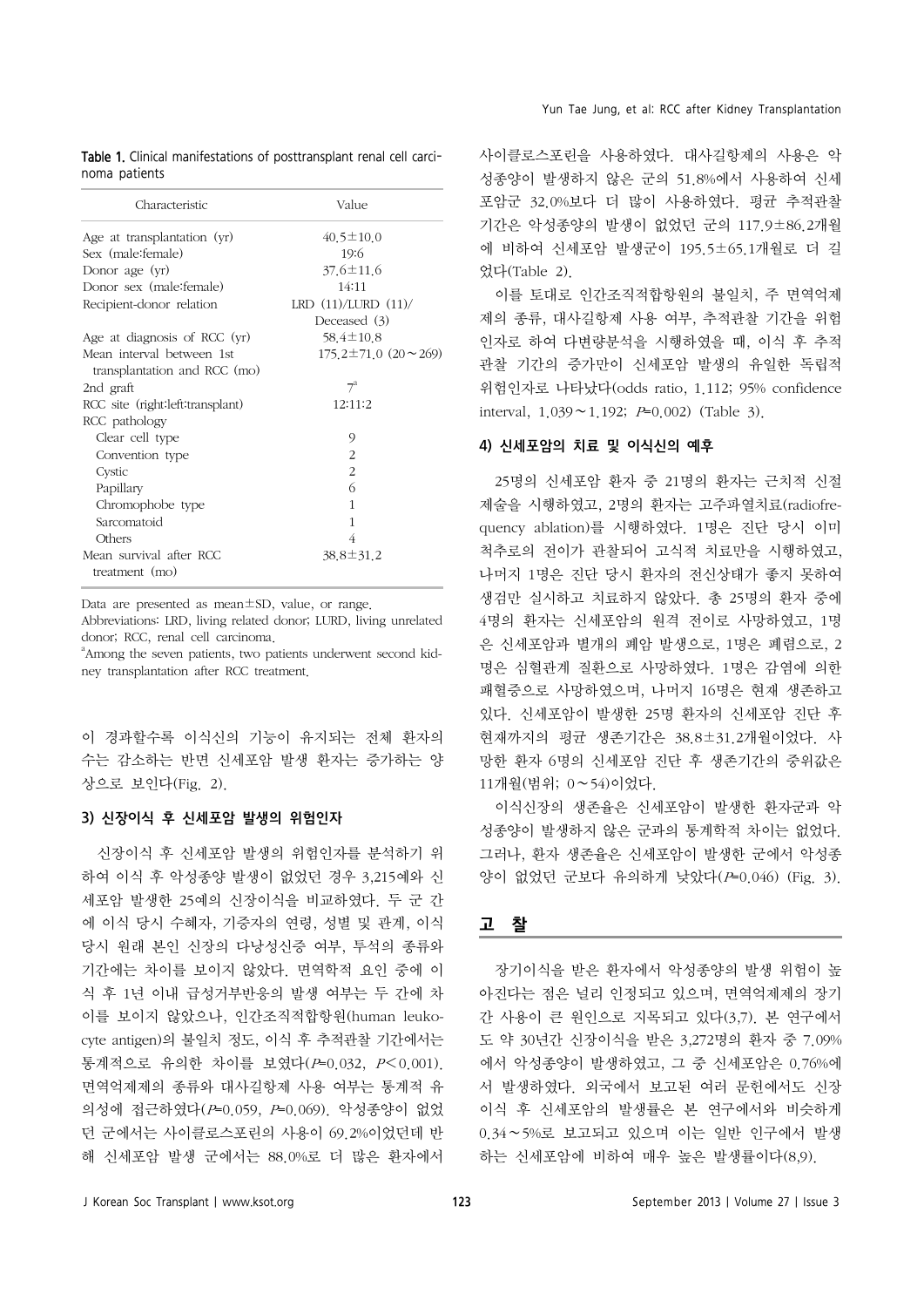Yun Tae Jung, et al: RCC after Kidney Transplantation



Fig. 1. Interval incidence of renal cell carcinoma after kidney transplantation. Interval incidence of posttransplant renal cell carcinoma (RCC) increased time-dependently. Also, as the duration from starting dialysis increased, interval incidence of postdialysis RCC increased. Abbreviation: Post-Tx, posttransplant.



Fig. 2. Renal cell carcinoma (RCC) occurrence according to the patients' survival.

이식 환자에서 발행하는 신세포암은 대부분 원래 자기 신장에서 발병한다고 알려져 있다(10,11). 하지만, 이식 후 신세포암은 이식받은 신장에서도 생길 수 있으며, 이 러한 경우에 이식받은 신장에 새롭게 생기는 경우도 있 고, 이식 전에 기증자의 신장에서 발견되지 않고 존재했 다가 이식 후 발병이 되는 경우도 있다. 증상과 과거력이 없었던 공여자의 신장 구득 시, 약 0.9%에서 신세포암이 발견되었다는 보고가 있다(11). 본 연구에서도 25명 중 2 명의 환자에서 신세포암이 이식받은 신장에서 발병하였 으나 두 환자 모두 이식 후 15년 이상 경과하여 발생한 것으로 미루어 기증자의 신장에 있던 신세포암은 아닌 것으로 판단된다. 그러나, 기증자로부터 유래하는 신세포 암의 가능성에 대해 염두에 두고 기증자 검사 및 뇌사 기증자 신장 적출 전 낭성 변화가 있는 경우 주의를 기 울일 필요가 있겠다.

후천성 신낭종질환(acquired cystic kidney disease)은 장기간 투석하는 환자의 신장에서 잘 발생되며, 만성신부 전 환자에서 신세포암의 발병 위험을 높이는 인자로 알 려졌으며, 후천성 신낭종질환은 신세포암 발생의 독립적 위험인자로 인식되고 있다(12,13). 후천성 낭성신질환이 있는 환자에서 신세포암의 유병률은 19%, 복합성 낭종질 환인 경우에는 54%로 보고되고 있다(9). 이식 환자에서 는 투석 환자보다 후천성 신낭종질환이 있어도 신세포암 으로의 변화는 낮게 보고되고 있으며, 이는 이식 후 신기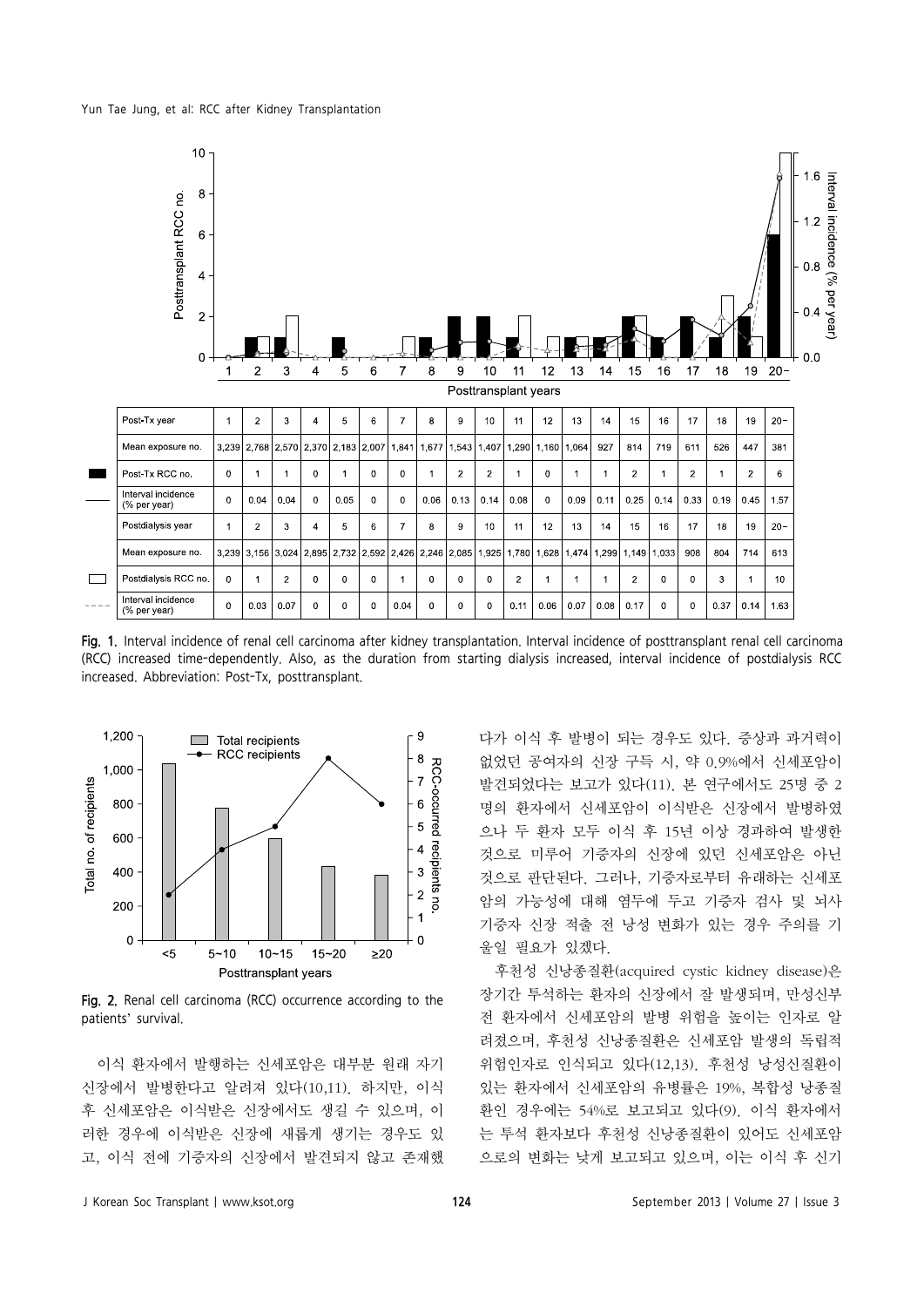|  |  |  |  | Table 2. Comparison between renal cell carcinoma and nonmalignancy patients |  |
|--|--|--|--|-----------------------------------------------------------------------------|--|
|  |  |  |  |                                                                             |  |

| Characteristic                           | Nonmalignancy $(n=3,215)$ | $RCC$ (n=25)     | $P$ value |
|------------------------------------------|---------------------------|------------------|-----------|
| Pretransplant factors                    |                           |                  |           |
| Age at transplantation (yr)              | $38.7 \pm 12.1$           | $39.6 \pm 10.2$  | NS.       |
| Recipient sex (% of male)                | 65.6                      | 76.0             | NS.       |
| Age of donor $(yr)$                      | $37.8 \pm 11.7$           | 36.7±11.7        | NS        |
| Donor sex (% of male)                    | 56.9                      | 56.0             | NS        |
| Cystic kidney (%)                        | 1.4                       |                  | NS        |
| Relation (LRD:LURD:DD; %)                | 52, 2:37, 6:10, 2         | 48.0:40.0:12.0   | NS        |
| Dialysis method $(\%)$                   |                           |                  | NS        |
| HD                                       | 60.0                      | 50.0             |           |
| <b>CAPD</b>                              | 16.8                      | 29.2             |           |
| $CAPD \rightarrow HD$                    | 3.3                       | 4.2              |           |
| $HD \rightarrow CAPD$                    | 1.3                       | $\Omega$         |           |
| Acute HD                                 | 7.4                       | 16.7             |           |
| No dialysis                              | 11.2                      | $\Omega$         |           |
| Dialysis duration (mo)                   | $24.8 \pm 37.0$           | $30.0 \pm 49.6$  | NS        |
| Immunologic factors                      |                           |                  |           |
| Acute rejection within 1 year $(\% )$    | 25.7                      | 36.0             | NS        |
| HLA mismatch                             | $2.5 \pm 1.3$             | $1.9 \pm 1.3$    | 0.036     |
| Immunosuppressive agent (Aza:CsA:Tac; %) | 3.2:69.2:27.6             | 4.0:88.0:8.0     | 0.059     |
| Antimetabolite use (%)                   | 51.8                      | 32.0             | 0.069     |
| Mean follow-up duration (mo)             | $117.9 \pm 86.2$          | $195.5 \pm 65.1$ | < 0.001   |

Data are presented as mean±SD.

Abbreviations: RCC, renal cell carcinoma; LRD, living related donor; LURD, living unrelated donor; DD, deceased donor; HD, hemodialysis; CAPD, continuous ambulatory peritoneal dialysis; HLA, human leukocyte antigen; Aza, azathioprine; CsA, cyclosporine A; Tac, tacrolimus.

| Risk factor                                                              | $P$ value      | <b>Odd</b>     | 95% CI         |                 |  |
|--------------------------------------------------------------------------|----------------|----------------|----------------|-----------------|--|
|                                                                          |                | ratio          | Lower          | Upper           |  |
| HLA mismatch number<br>Main immunosuppressive<br>agent (ref: tacrolimus) | 0.191          | 0.808          | 0.586          | 1 1 1 3         |  |
| AZA<br>CsA                                                               | 0.746<br>0.573 | 0.617<br>1.589 | 0.033<br>0.318 | 11.389<br>7 932 |  |
| Antimetabolite use<br>Follow-up duration $(yr)$                          | 0.952<br>0.002 | 1.032<br>1.112 | 0.370<br>1.039 | 2.880<br>1.192  |  |

Table 3. Risk factor analysis for posttransplant renal cell carcinoma

Abbreviations: CI, confidence interval; HLA, human leukocyte antigen; Aza, azathioprine; CsA, cyclosporine A; Tac, tacrolimus.

능이 정상화됨으로써 낭성 종양의 형성을 늦추는 것이 원인으로 생각되고 있다(9). 본 연구에서는 대상 환자 3,272명 중 1.4%가 낭성신질환으로 이식을 받았으나, 25 명의 신세포암 환자에서 낭성신질환을 동반하고 있는 환 자는 없었다. 본 연구는 후향적 연구로 이들의 낭성신질 환의 원인을 명확히 알 수 없고, 후천성 신낭종질환의 발 생률을 파악할 수 없어 신세포암과의 연관성을 설명하기 는 어렵다.

본 연구에서는 이식 후 추적기간이 늘어남에 따라 신 세포암 발생이 급격히 증가하였으며 특히 이식 신장이 15년 이상 장기 생존했던 경우에 그 발생률이 증가하였 다. 이러한 결과는 기존의 문헌 상에 나타난 것처럼(3,7), 이식 후 장기적인 면역억제제의 복용이 신세포암 발생의 중요한 위험인자라고 할 수 있겠다. 또 한 가지 고려할 점은 신장에 발생하는 신세포암의 경우 연령에 따라 그 발생이 증가하는 경향이 있으므로 장기 생존 환자에서 연령 증가에 따라 자연적으로 신세포암의 발생했을 가능 성도 배제할 수 없다. 이에 대해서는 추가적인 연구가 필 요할 것으로 생각된다.

신세포암 환자의 20∼30%는 첫 진단 시 원격 전이가 존재하며, 암이 신장 내에 국한되어 있어 근치적 신절제 술을 시행 받는다고 하더라도 20∼40%의 환자에서 전이 가 발생하는 것으로 보고되고 있다(14). 본 연구에서도 25명 환자 중 4명(16%)에서 원격 전이로 인한 사망이 발 생하였다. 신세포함의 발생이 이식 후 장기 생존 이후 발 생하는 경향이 있어 이식 신장의 생존율에서는 악성종양 이 없는 환자와 큰 차이를 보이지 않았다. 그러나, 신세 포암이 발병한 환자의 치료 후 평균 생존기간이 대략 3 년 정도인 점을 고려할 때 환자 생존율에는 영향을 미쳤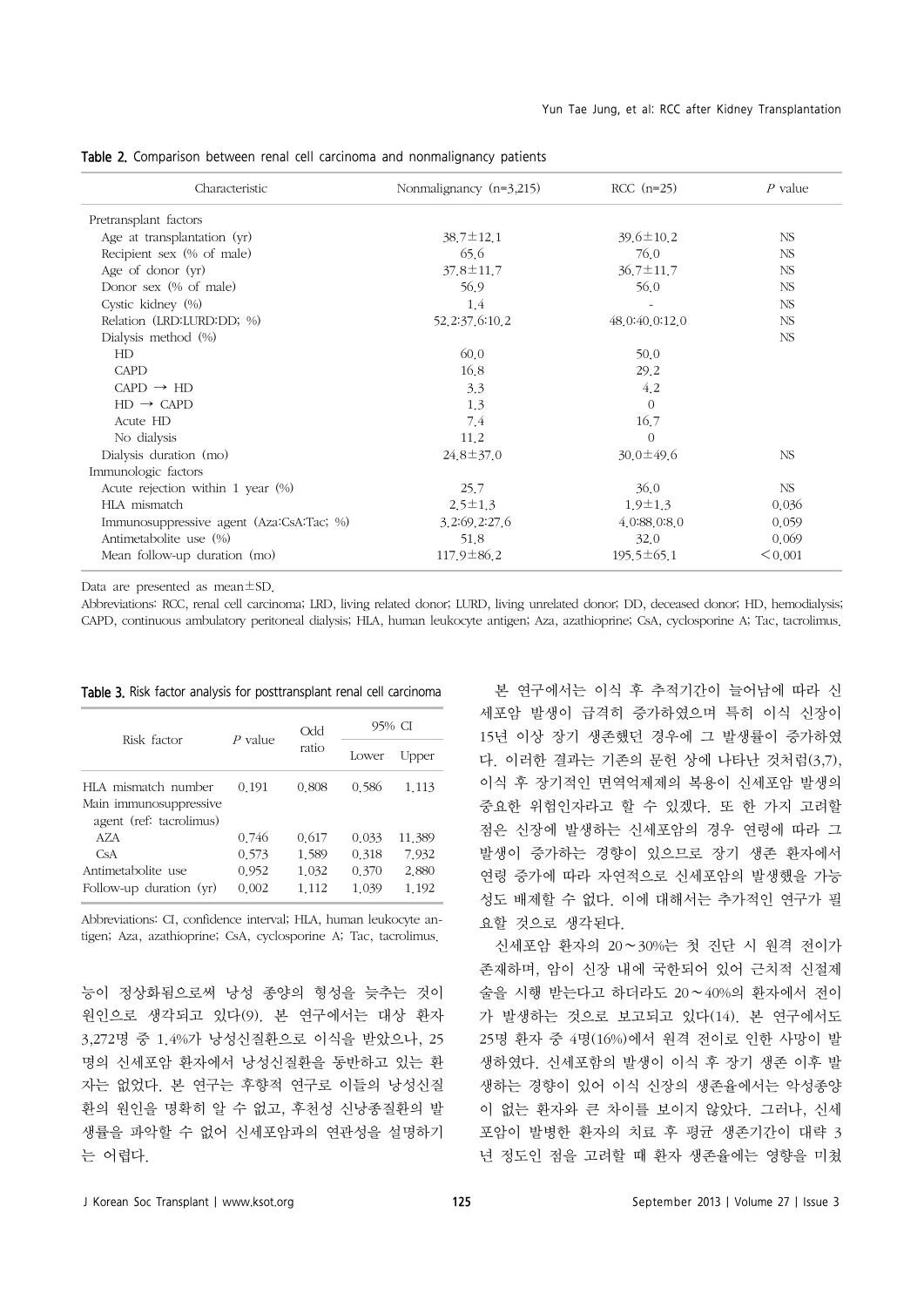

Fig. 3. (A, B) Graft and patient survival rates. Patient survival rates of the renal cell carcinoma (RCC) patients were worse than the patients without malignancy but graft survival rates were not different between the two groups.

을 것으로 판단된다. 따라서, 조기에 발견하여 적절한 치 료가 이루어지고 재발하지 않는다면 신세포암의 치료 후 예후는 좋을 것으로 판단된다.

신세포암은 흔하지 않은 악성종양이기 때문에 일반적 으로 신세포암의 스크리닝 검사는 추천되지 않는다. 미 국이식학회(American Society of Transplantation)에서 2000년에 발표한 자료에 의하면(15), 신세포암의 발생 위 험이 높은 신장이식 후 환자, 또는 후천성 신낭종질환을 동반하고 있는 이식환자에서도 주기적인 초음파 또는 다 른 영상의학검사 또는 소변 세포검사 시행을 해서 얻는 이득을 명백히 증명하지 못하였다. 하지만 최근에 Schwarz 등(9)의 보고에서는 이식환자에서 주기적인 screening protocol을 제시하였고, Goh와 Vathsala(16)의 발표에서 도 이식을 기다리는 말기신부전 환자나 이식을 받은 환 자에서 신장 낭종과 신세포암에서의 주기적인 스크리닝 의 필요성을 주장하였다. 신장이식 환자의 신세포암 스 크리닝검사에서 초음파검사가 비침습적이며, 100% 양성 예측률과 92∼94%의 음성 예측률을 보이는 가장 좋은 도구로 제시되었다(17). Goh와 Vathsala(16)의 보고에서 스크리검사는 낭종이 없는 환자에서는 이식 후 1달 이내 에 한 차례 시행 후 매 5년마다, 낭종이 있는 환자에서는 매 2년마다 신세포암의 조기 발견을 위한 초음파 스크리 닝이 필요하다고 하였다.

## 결 론

신세포암은 신장이식 환자에서 발생 위험이 크게 증가 하는 질환으로 이식 후 시간이 오래 경과할수록 그 위험 성이 높아지며, 장기간의 면역억제제 사용이 연관이 있을 것으로 생각된다. 따라서, 이식 후 오랫동안 면역억제제 를 복용한 환자나 낭종을 가지고 있는 환자에서 초음파 검사를 통한 정기적인 스크리닝검사가 필요할 것이다.

## **REFERENCES**

- 1) Marcén R. Immunosuppressive drugs in kidney transplantation: impact on patient survival, and incidence of cardiovascular disease, malignancy and infection. Drugs 2009;69:2227-43.
- 2) Ju MK, Joo DJ, Kim SJ, Huh KH, Kim MS, Jeon KO, et al. Chronologically different incidences of post-transplant malignancies in renal transplant recipients: single center experience. Transpl Int 2009;22:644-53.
- 3) Buell JF, Gross TG, Woodle ES. Malignancy after transplantation. Transplantation 2005;80(2 Suppl):S254-64.
- 4) Kasiske BL, Snyder JJ, Gilbertson DT, Wang C. Cancer after kidney transplantation in the United States. Am J Transplant 2004;4:905-13.
- 5) Leveridge M, Musquera M, Evans A, Cardella C, Pei Y, Jewett M, et al. Renal cell carcinoma in the native and allograft kidneys of renal transplant recipients. J Urol 2011;186:219-23.
- 6) Végsö G, Toronyi E, Hajdu M, Piros L, Görög D, Deák PA, et al. Renal cell carcinoma of the native kidney: a frequent tumor after kidney transplantation with favorable prognosis in case of early diagnosis. Transplant Proc 2011;43:1261-3.
- 7) Zafar SY, Howell DN, Gockerman JP. Malignancy after solid organ transplantation: an overview. Oncologist 2008; 13:769-78.
- 8) Doublet JD, Peraldi MN, Gattegno B, Thibault P, Sraer JD. Renal cell carcinoma of native kidneys: prospective